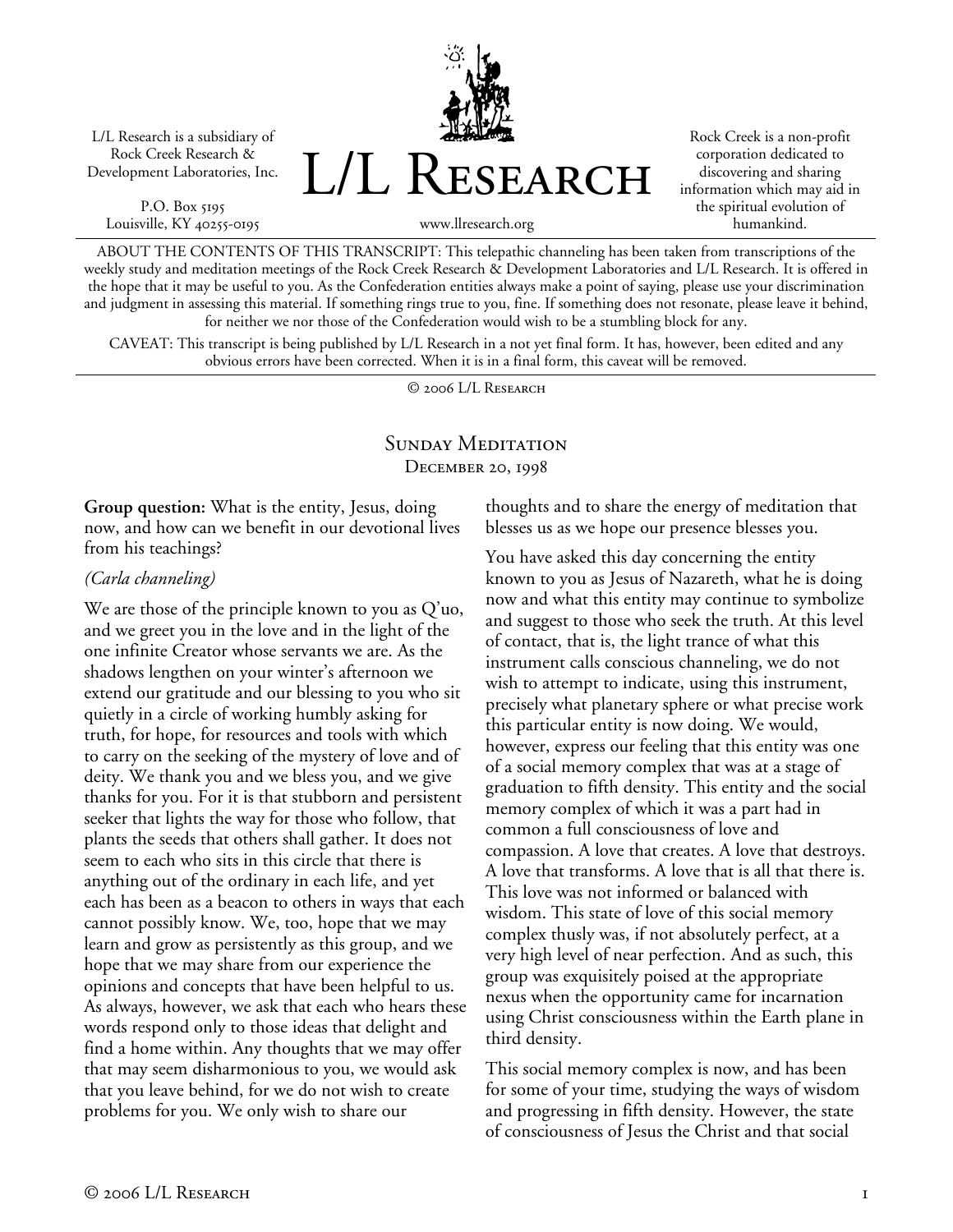memory complex is alive and well within your inner planes where many teachers who have experienced this state of consciousness await the work of what this instrument would call the Holy Spirit. Thusly, the Earth plane has never been without Christ, nor shall it ever be without Christ. For as the Christ came into incarnation it was perhaps, in some part, a personality, but so filled with the Holy Spirit, the identity of self with what the one known as Jesus called the Father, that there was not sufficient personality clinging to this Christed being [for him] to retain a personality shell after the departure of this entity from the inner planes of your Earth.

Thusly, without taking anything away from the accomplishment of the individual who carried Christ's consciousness within the Earth plane we may say that that energy that you know of as Jesus is not owned by an individual, nor was it owned by an individual while that individual was in incarnation. Rather, the one known as Jesus always and persistently stated, "When you hear me, you do not hear me but my Father." This entity found itself completely lost to its Earthly personality experiencing the glory of oneness with the Creator, with the creation of nature with the world around it and with each and every seemingly imperfect human being that seemingly presented itself to this entity. This Christed quality of love is so much a redeemer and a savior of third-density awareness and of fourth-density work that we find it extremely easy to state that Jesus is Lord, as this instrument requires us to do before we may speak. We are not at that time celebrating the individual but stating the Lordship that this individual carried as its identity, eschewing and forgoing the normal ramifications of the egodriven personality.

Perhaps you may see, then, that each of you has the potential to begin to learn how to carry the consciousness of Christ within the self. For you see, as you consider yourself it is crucial what angle you view the self from. In the eyes of your culture, you are taught to view the self within the nexus of the social arrangement that enables society to live peaceably together. The self then is seen as personality, with characteristics of the personality, with a certain kind of mental ability, with certain culturally conditioned and educated biases, with certain physical work that is done, with certain hobbies and interests and the whole gamut of human identity.

However, each who has awakened spiritually knows well that that is only the surface of self and all of society and its biases, that all of the social arrangements, economic plans and schemes for attaining and maintaining comfort and health and happiness do not identify the self or exhaust its beingness. As spiritual seekers move more and more into consideration of the self as a spiritual being there grows an awareness that the self within is not even a person, that the personality is truly a shell but that what it holds is infinite. There is no bottom to the roots of consciousness. The roots move into infinity. There is no limitation upon the self, the "I" that lives within, and that is one key that the one known as Jesus of Nazareth offers: the redefinition of self, that movement from the "I" of the personality to the "I" of "When you hear me speak, you hear not me but the Father who sent me." For each of us was sent into this illusion. Each of us, indeed, has sent itself into the illusion to serve as the lighthouse for the source of light moving into the Earth plane. It is not that the "I" of self has the fuel to burn an infinite light eternally. Rather, the spiritually awakened self becomes more and more aware that the "I" that is truly the self is simply moving through the vehicle of personality in infinite energy. What the "I" of personality may do to express the true "Iness" of the Creator within is to allow and bless the energy that moves through the being. For each of you is as a receiver and a sender of energy. Each of you receives infinite light and love in a steady and continual basis, both from the Earth energy itself moving up through the vehicle and from those sources of inspiration which each calls to herself from time to time that move down into the self from above.

All of this energy can be held, or it can be allowed to flow. And each serves by allowing that energy to flow through with as little distortion as possible. And not simply allowing but blessing it on its way. Each has outer gifts, and these gifts are there for each to share. However, the one known as Jesus is that perfect example of one who laid all gifts before the Creator and simply said, "What is your will for me?"

At this time where the world experiences the shortest of days and the longest of nights, at your Christmastide, your light festival, know that the baby that lies within the manger in the story in your Bible is alive and lying in the manger in your heart. Know that that consciousness of Christ that the one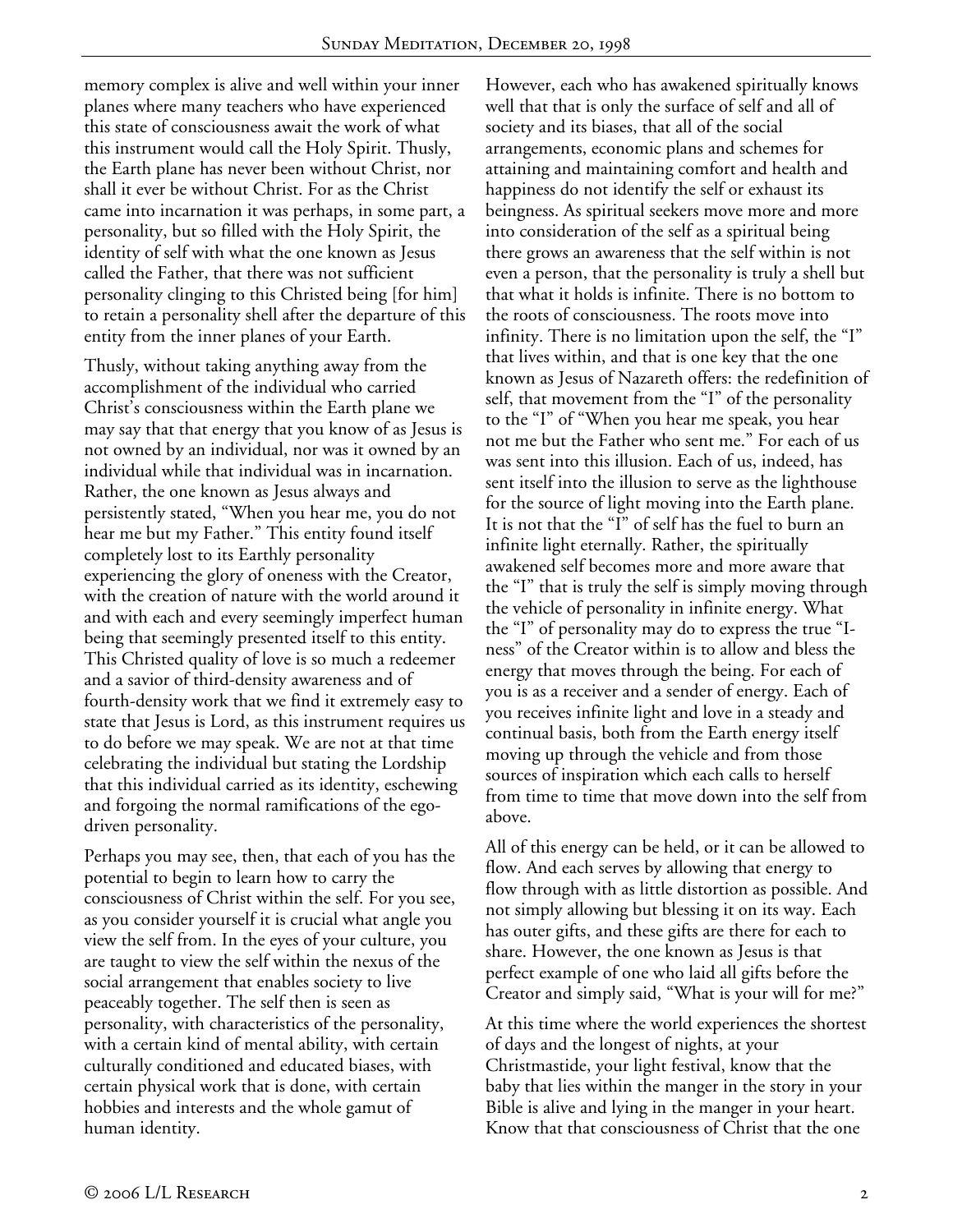known as Jesus carried is carried by others as well. That there are always Christs within your inner planes, those who dwell in that state of consciousness that is so fruitful and helpful for those within the Earth planes, but know most of all that the savior and redeemer of the world lies within the single unified heart. For each of you has in perfect accomplishment the awareness and the ability to be Christed. And as destiny rules, each of you shall be given your times to express perfect love.

This instrument asks us, mentally, and we repeat it that we may answer for each of you, "How can you say that Jesus is Lord if you say that Jesus can be replaced with another of the same consciousness?" and we say to you that it is our experience that selfhood is far less personal than it seems within third density. It is a matter of breadth of experience, of seeing into the illusion which within your incarnational experiences is such a perfect and complete illusion. Jesus, indeed, is Lord. Christ, indeed, is the highest and most pure and perfect love, that love that destroys only to transform, that kills only to raise and move onward. Whereever we see the Christ within incarnation that consciousness held by that entity is Lord. One recognizes it as one would recognize an oak tree or a brand of food in your marketplace. It is distinctive. It is perfect of its own kind. And it is a deeply impersonal, infinitely true consciousness in metaphysical location of quality and essence that transcends personality and reidentifies the individual as love.

This state of consciousness lies within your awareness even in incarnation, in potentiation, and the thirst for that state of consciousness draws you onward. May we say to you, value and treasure that thirst and follow it faithfully, for it is a true thirst, a thirst that will still be there a hundred millennia from now, only more intense, more single-minded, because you will have found out more, experienced more, been more within the changing and shifting illusions of space/time.

We do not want to turn our backs upon history. We are aware that it is important to this instrument and to others whether the one known as Jesus the Christ was an historical figure. Indeed, this entity did exist and did express as Christ. There have been others who have expressed this consciousness within your Earth plane but certainly less distorted in expression of this gift than the one known as Jesus. We see and

believe in the Christ in each of you and in ourselves. Indeed, we have been at that state of consciousness and have shared in expressing Christhood in our service as you shall do in your turn. Beyond all considerations of time and place and history, however, there lies a level of truth that goes quite beyond the personal and moves into essences and qualities of consciousness that open doors within the deep mind and create the possibility for further spiritual evolution.

We wish you light and love on that journey that each of you takes as each pursues the questions of identity and ambition. Who am I? Why am I here? What is my service? Whither do I go? These are the questions that stir life and aid in acceleration of evolution. Move ever deeper into questions of who you really are, what service you truly came to offer. Know that these potentials for transformation and evolution are real, and know that we do not find any consideration more interesting than the pursuit of self into the deeper mind and beyond the local personality shell with which you have equipped yourselves in order to experience this illusion. Know that you are redeemed, loved, cherished and treasured by the Christ that was Jesus, by Christ consciousness wherever it is, and by us. Know that you are part of a great Self, and that as you pursue your selfhood you also pursue the selfhood of the creation and the Creator.

We would finish this transmission through the instrument known as Jim. We thank this instrument and would leave it in love and in light. We are those of the principle known to you as Q'uo.

## *(Jim channeling)*

I am Q'uo, and greet you once again in love and in light through this instrument. It has been our great privilege to speak on this topic this day, and we would offer ourselves in the attempt to speak to any further queries which those present might have for us at this time. Is there another query at this time?

**Carla:** Are you suggesting that each of us will at some point be given the opportunity to incarnate as a Christ?

I am Q'uo, and am aware of your query, my sister. Though this possibility is also one which is viable, the more likely opportunity is that of moving as does the Christ move within your own incarnation. For at some point in your experience of the third-density